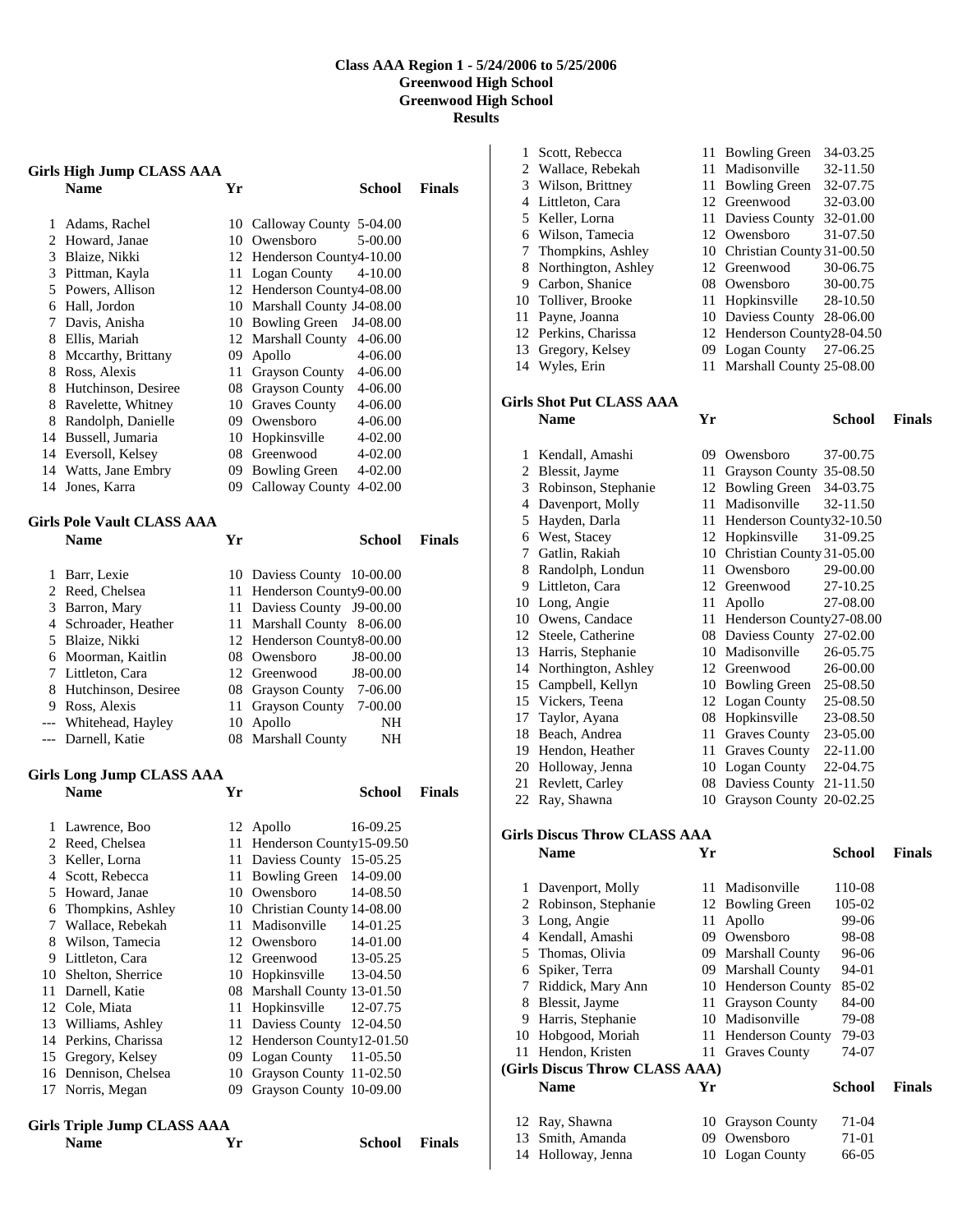## **Class AAA Region 1 - 5/24/2006 to 5/25/2006 Greenwood High School Greenwood High School Results**

 Proctor, Tessa 12 Greenwood 66-04 MacAllister, Kayla 07 Logan County 64-09 Payne, Lexy 11 Daviess County 64-03 Taylor, Ayana 08 Hopkinsville 50-04 **Boys High Jump CLASS AAA Name Yr School Finals**  1 Trotter, CJ 11 Christian County 6-04.00 Lampert, Ross 10 Marshall County 6-02.00 Leak, Demarco 12 Owensboro J6-02.00 Larson, Tyler 12 Marshall County J6-02.00 Goods, Jon 12 Christian County J6-02.00 Greco, Nick 10 Daviess County 6-00.00 Huskey, Mike 12 Warren Central 5-10.00 Smith, Josh 11 Grayson County J5-10.00 Flood, Dexter 12 Bowling Green 5-08.00 Soaper, Dereke 11 Henderson CountyJ5-08.00 Hood, Jonathon 09 Madisonville J5-08.00 Swift, Chris 09 Owensboro 5-06.00 Sweat, Alex 10 Henderson County5-04.00 Smith, Jacob 11 Daviess County J5-04.00 Washington, Thomas 08 Logan County 5-02.00 Garner, George 09 Calloway County J5-02.00 Bumpus, Jordan 09 Calloway County J5-02.00 Carter, Boone 10 Grayson County J5-02.00 **Boys Pole Vault CLASS AAA Name Yr School Finals**  Smith, Josh 11 Grayson County 14-00.00 Flaspoehler, Caleb 11 Daviess County 13-06.00 Hobson, Adam 10 Henderson County12-00.00 Whitaker, Rhett 10 Daviess County J12-00.00 Johnston, Andrew 09 Marshall County 11-00.00 Carwile, Wes 10 Grayson County 10-00.00 --- Ellis, Brice 11 Owensboro NH Pitt, Evan 09 Henderson County NH Therber, Tim 11 Owensboro NH **Boys Long Jump CLASS AAA Name Yr School Finals**  Harris, Isaiah Ike 11 Bowling Green 20-10.00 Hayden, Josh 10 Owensboro 20-07.25 Skinner, Lee 12 Owensboro 20-04.75 Lightfoot, Antoinne 11 Henderson CountyJ20-04.75 Bohrman, Joey 12 Marshall County 18-08.00 Tucker, Chris 11 Bowling Green 18-06.00 Frick, Jaren 11 Graves County 18-00.00 8 McCormick, Henry 11 Logan County 17-10.50 Mudd, Jesse 12 Grayson County 17-09.25 Garner, George 09 Calloway County17-06.25 Soaper, Dereke 11 Henderson County17-03.25 Settle, Nate 12 Greenwood 16-05.00 13 Huff, Matt 11 Apollo 16-01.50 Maddy, Sam 11 Daviess County 15-10.25 Lee, Owen 10 Apollo J15-10.25 Hood, Jonathon 09 Madisonville 15-09.50 Falwell, Hugh 12 Calloway County14-07.75 Loving, David 10 Grayson County 14-05.50 Winquist, Nick 09 Greenwood 14-02.50 **Boys Triple Jump CLASS AAA Name Yr School Finals**  Skinner, Lee 12 Owensboro 42-01.50 Coleman, Eric 11 Hopkinsville 41-03.75 Jackson, Malcolm 11 Henderson County39-06.25 Soaper, Dereke 11 Henderson County38-10.25 Stembridge, Eric 11 Graves County 38-07.75 Christian, Myron 11 Owensboro 38-03.25 Gregory, Leslie 09 Madisonville 37-09.50 Tucker, Chris 11 Bowling Green 37-07.00 Payne, Zach 12 Daviess County 37-06.00 Greco, Nick 10 Daviess County 37-04.75 Murphy, Cole 11 Bowling Green 35-00.00 Winquist, Nick 09 Greenwood 32-10.00 Collier, LeRon 09 Logan County 32-04.50 **Boys Shot Put CLASS AAA Name Yr School Finals**  1 Soverns, Brian 12 Grayson County 55-11.75<br>2 Osborne, Brandon 12 Logan County 46-03.00 Osborne, Brandon 12 Logan County 46-03.00 Wimsatt, Tyler 12 Owensboro 44-06.75 Dumas, Jermaine 10 Owensboro 42-02.75 Gish, Justin 12 Henderson County41-09.75 Wilson, Matt 12 Marshall County 41-07.75 Brown, Neil 11 Grayson County 39-05.00 Ford, David 12 Daviess County 39-03.25 Butch, David 12 Madisonville 38-01.00 Whitworth, Parker 12 Daviess County 37-10.50 Moyers, Chris 12 Warren Central 37-09.25 Collins, Ben 11 Christian County 37-08.75 Carpenter, Ben 12 Logan County 37-05.75 King, Preston 12 Greenwood 37-01.00 Johnson, Steven 12 Bowling Green 36-09.00 Croney, Houston 09 Christian County 35-01.00 Dodson, Michael 11 Warren Central 34-03.50 Jarvis, David 12 Apollo 34-03.00 Fehrenbacher, Wes 09 Henderson County33-11.00 Givens, Taylor 11 Greenwood 33-10.75 Hanvy, Nick 09 Madisonville 33-09.50 Dowty, Jordan 09 Graves County 29-08.25 Colley, Perry 12 Marshall County 28-08.25 **Boys Discus Throw CLASS AAA Name Yr School Finals**  Soverns, Brian 12 Grayson County 150-03 Wilson, Matt 12 Marshall County136-07.50 Osborne, Brandon 12 Logan County 124-10.50 **(Boys Discus Throw CLASS AAA) Name Yr School Finals**  4 Whitworth, Parker 12 Daviess County 122-00 Ford, David 12 Daviess County 120-03 6 King, Preston 12 Greenwood 7 Wallace, Ryan 10 Bowling Green 114-02 8 West, Darnell 11 Christian County 113-10 Fehrenbacher, Wes 09 Henderson County 110-02